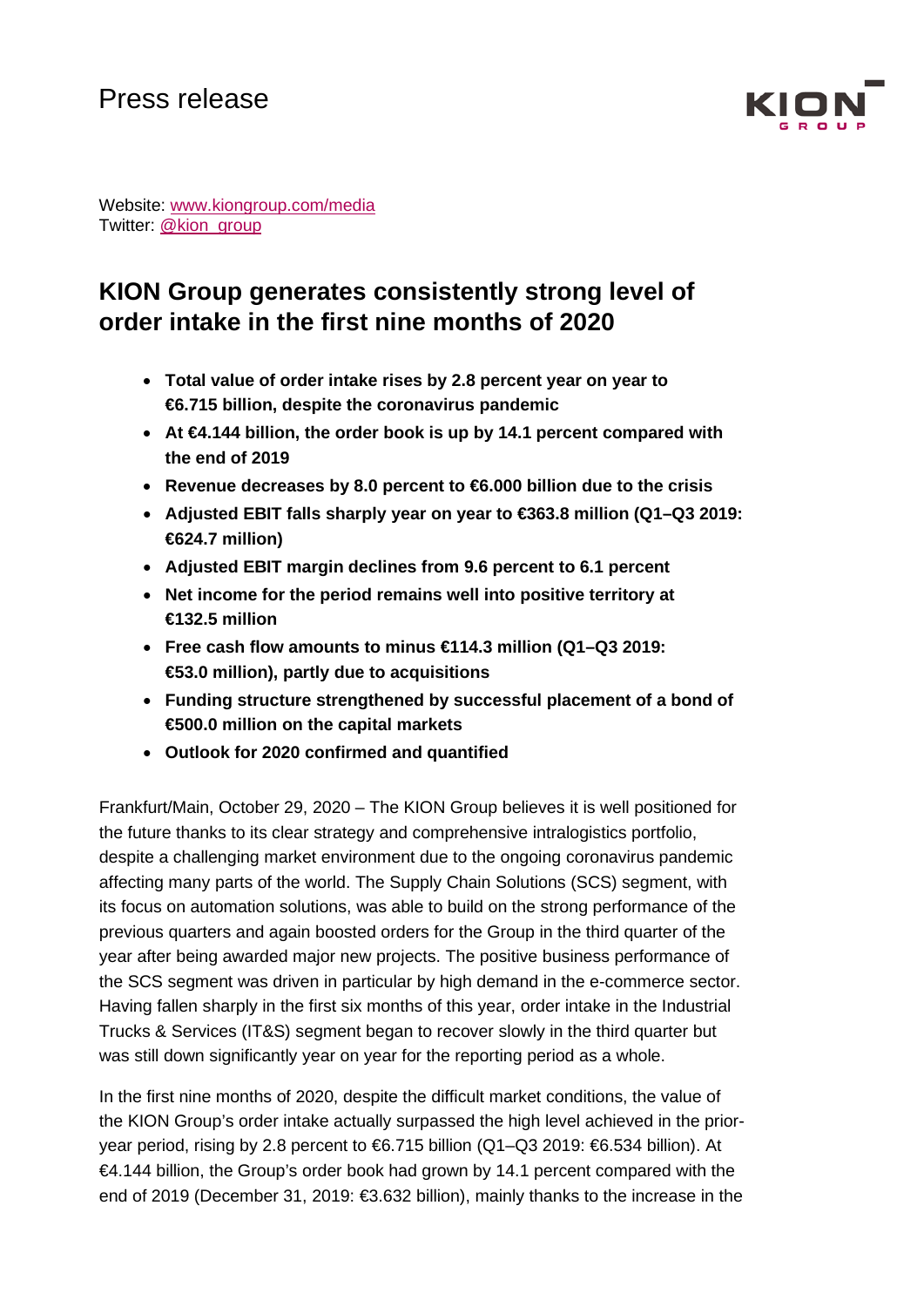

project business order book in the SCS segment. After nine months of 2020, the KION Group's revenue reflects the substantial adverse impact of the coronavirus pandemic: the consolidated revenue generated in the period January to September of this year fell by 8.0 percent to  $6.000$  billion (Q1–Q3 2019:  $6.524$  billion).

Adjusted EBIT dropped by 41.8 percent to €363.8 million, primarily because of the decline in revenue, and was therefore considerably lower than in the prior-year period (Q1–Q3 2019: €624.7 million), which had seen strong earnings in the third quarter. As a result, the adjusted EBIT margin for the first nine months of 2020 was down significantly year on year at 6.1 percent (Q1–Q3 2019: 9.6 percent) but was showing clear signs of recovery compared with the figure of 5.2 percent for the first half of 2020. Net income for the period decreased to €132.5 million (Q1–Q3 2019: €338.9 million) but remained comfortably in positive territory. Basic earnings per share stood at €1.18 (Q1–Q3 2019: €2.88). Free cash flow was in negative territory at minus €114.3 million (Q1–Q3  $€53.0$  million), mainly due to the sharp fall in operating profit. Although the reduced volume of business meant that the amount of net working capital tied up during the year was lower than in the prior-year period, higher tax payments and the acquisition of DAI in March 2020 had a significant negative effect on free cash flow in the reporting period.

"In the first three quarters of 2020, we achieved a very robust level of order intake and added to our order book in spite of the ongoing pandemic and the resulting challenges. We also significantly improved our funding structure once again by successfully placing a corporate bond of €500 million," said Gordon Riske, Chief Executive Officer of KION GROUP AG. "The business of automated solutions for global supply chains, which is influenced by long-term trends and customer expectations, has proved to be a significant source of stability for the KION Group's business model during the coronavirus pandemic. The results for the first nine months of this year show that the KION Group remains on the right track, despite the challenging market conditions worldwide." Despite the significant deterioration of global economic conditions and the resulting reluctance to invest during the pandemic, the market for supply chain solutions saw a rise in orders that was fueled by the continuing e-commerce boom.

#### **Market environment remains challenging**

Following its dramatic slump in the first half of the year, the global economy began to show early signs of recovery in the third quarter thanks to the easing of local lockdowns and the gradual restart of activity by companies that had faced restrictions. The extensive fiscal and monetary policy measures helped to mitigate the sharp drop in economic activity and global trade. In Europe and the United States, the economic decline triggered by the coronavirus pandemic was not as severe as had been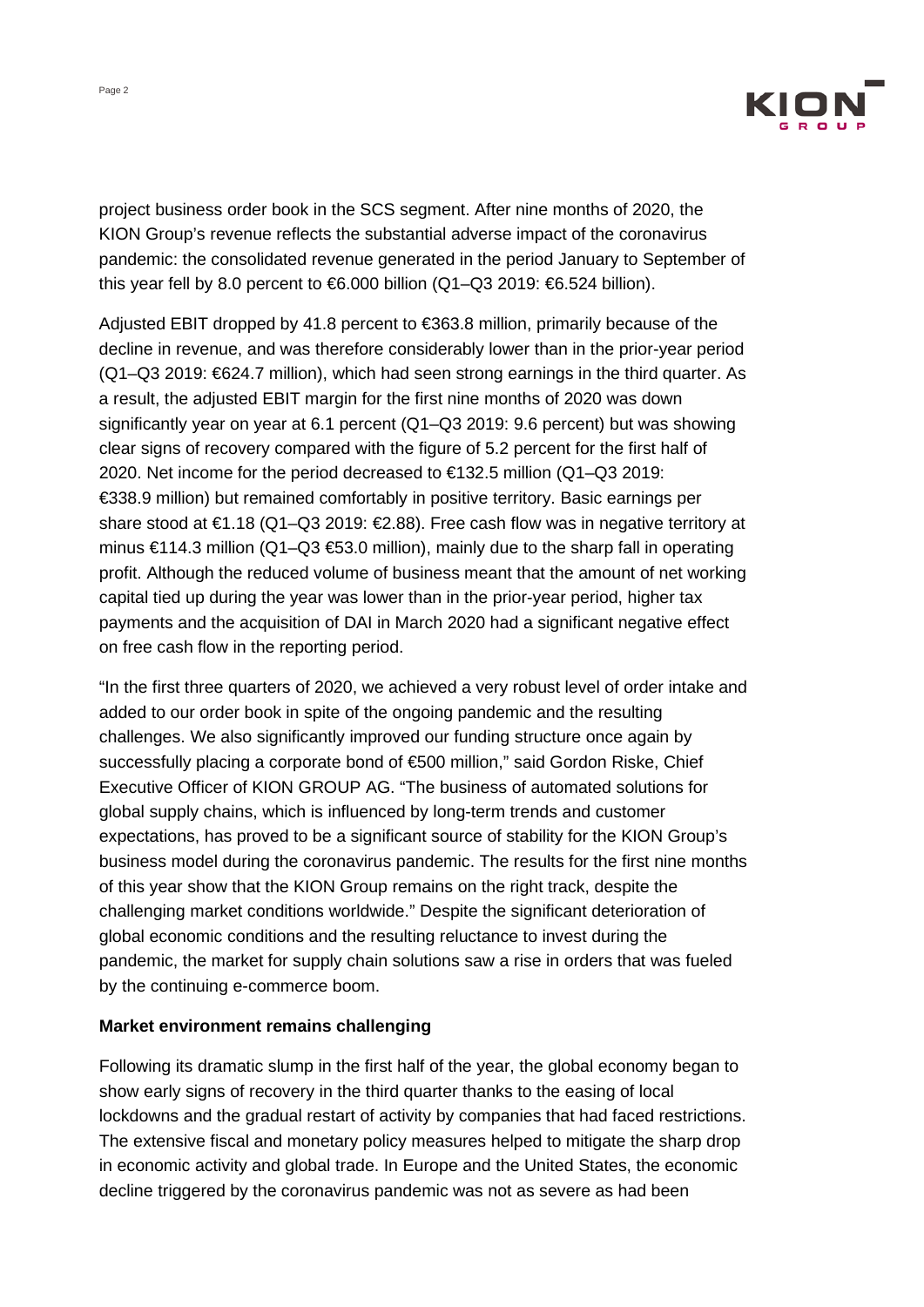

anticipated by some in the first half of the year. Supported by government stimulus packages, China's economic output returned to the level seen before the outbreak of the pandemic.

Despite the recovery expected in the months ahead, it is expected that the global economy will contract significantly over 2020 as a whole. In its October forecast, the International Monetary Fund (IMF) predicts that global economic output will fall by 4.4 percent, although this is a smaller decrease than originally estimated. The global volume of trade is expected to contract by 10.4 percent.

Forecasts continue to come with a high degree of uncertainty as the continued course of the coronavirus pandemic is impossible to predict. A rise in infection rates could result in a return to local or national lockdown measures or other restrictions that might disrupt the recovery and amplify the recessionary trends again.

#### **Segment performance in detail**

The **Industrial Trucks & Services segment** (industrial trucks and related services) took orders for 137.5 thousand new trucks between January and September, a decrease of 12.8 percent on the first nine months of 2019. This poorer performance compared with the global market was mainly due to the challenging conditions in the segment's main sales market, the EMEA region (Europe, Middle East, and Africa). In the APAC region (Asia-Pacific), the segment recorded an increase in orders, primarily thanks to disproportionately strong growth in China.

The value of order intake declined by 10.9 percent to €4.077 billion (Q1–Q3 2019: €4.577 billion). The segment's total revenue decreased by 12.6 percent to €4.109 billion (Q1–Q3 2019: €4.700 billion), due in large part to the exceptional problems created by the coronavirus pandemic and the resulting significant weakness of the market in the EMEA region. The new truck business saw a sharp fall of 20.2 percent even in the nine-month period. Revenue generated by the segment's service business went down by just 4.1 percent, however, and thus proved to be a stabilizing factor.

Adjusted EBIT for the segment came to €205.3 million for the nine-month period (Q1–Q3 2019: €496.3 million). This reduction of 58.6 percent was due to the decrease in revenue in the new truck business and service business, production inefficiencies caused by supply bottlenecks affecting procurement that predominantly arose in the second quarter due to the lockdowns, and higher costs as a result of launching new products on the market. As a result of the crisis, the segment's adjusted EBIT margin stood at 5.0 percent (Q1–Q3 2019: 10.6 percent).

The value of order intake in the **Supply Chain Solutions segment** (automated warehouse systems) surged by 35.1 percent to €2.632 billion during the period under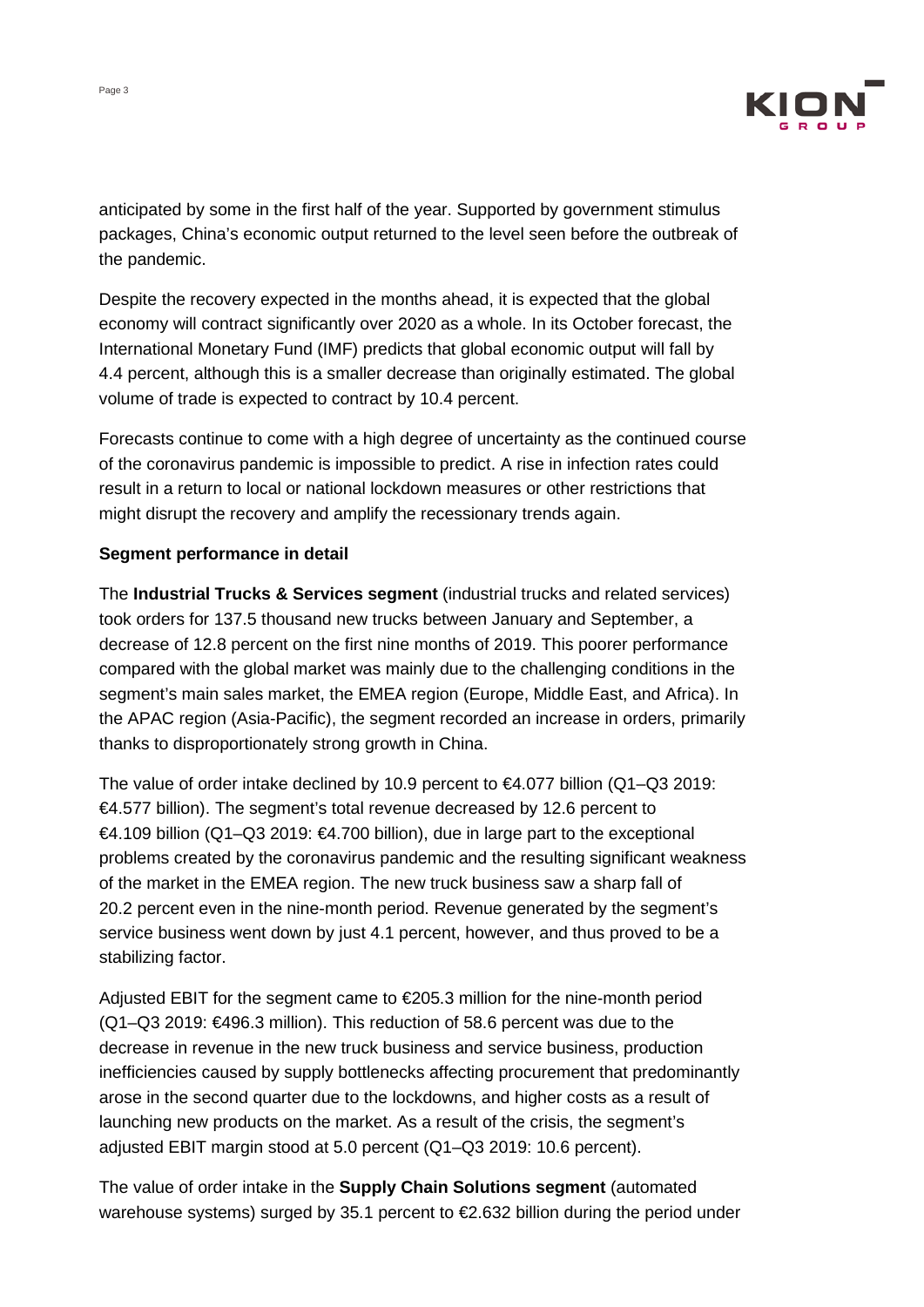

review (Q1–Q3 2019: €1.948 billion). Following big-ticket orders from e-commerce customers in the first half of the year, the segment received besides the ongoing online boom additional modernization and expansion orders that resulted in order intake in the third quarter that was again higher than the excellent level in the prioryear period. The segment's total revenue stood at €1.880 billion, which was slightly higher, by 3.8 percent, than the figure for the prior-year period (Q1–Q3 2019: €1.811 billion).

The segment's adjusted EBIT amounted to €184.0 million, which was 4.4 percent higher than the figure for the first nine months of the previous year (Q1–Q3 2019: €176.2 million). The adjusted EBIT margin, at 9.8 percent, was also slightly higher than in the first three quarters of last year (Q1–Q3 2019: 9.7 percent).

#### **Bond of €500 million successfully placed on the capital markets**

In September of this year, the KION Group successfully placed a bond with a principal amount of €500 million on the capital markets. There was considerable interest in the transaction from a broad range of institutional investors, and it was oversubscribed a little more than five times over. By issuing the corporate bond, KION GROUP AG is adding another element to its broad-based funding structure and thereby strengthening the Group's flexibility and resilience at a challenging time.

The unsecured corporate bond, which matures in 2025, was issued at a price of 99.407 percent and has an annual coupon of 1.625 percent.

The proceeds from the bond will be used to refinance existing liabilities earlier than planned. The aim in doing so is to improve the maturity profile of KION's borrowing.

#### **Outlook**

Compared with the forecasts made in the 2019 annual report, economic conditions have deteriorated substantially. Although economic output is beginning to recover – albeit still hesitantly in many regions – after its slump in the early part of 2020, the forecast for the year as a whole is for a sharp fall in global economic output and the global volume of trade. The IMF currently anticipates that global economic output will fall by 4.4 percent over 2020 as a whole. Risks include, in particular, further outbreaks of the virus, which could result in the renewed shutdown of public life and economic activity.

The forward-looking statements and information given below are based on the Company's current expectations and assessments against the backdrop of the very uncertain conditions that currently prevail. Consequently, they involve a relatively high number of risks and uncertainties. A further economic downturn in key sales markets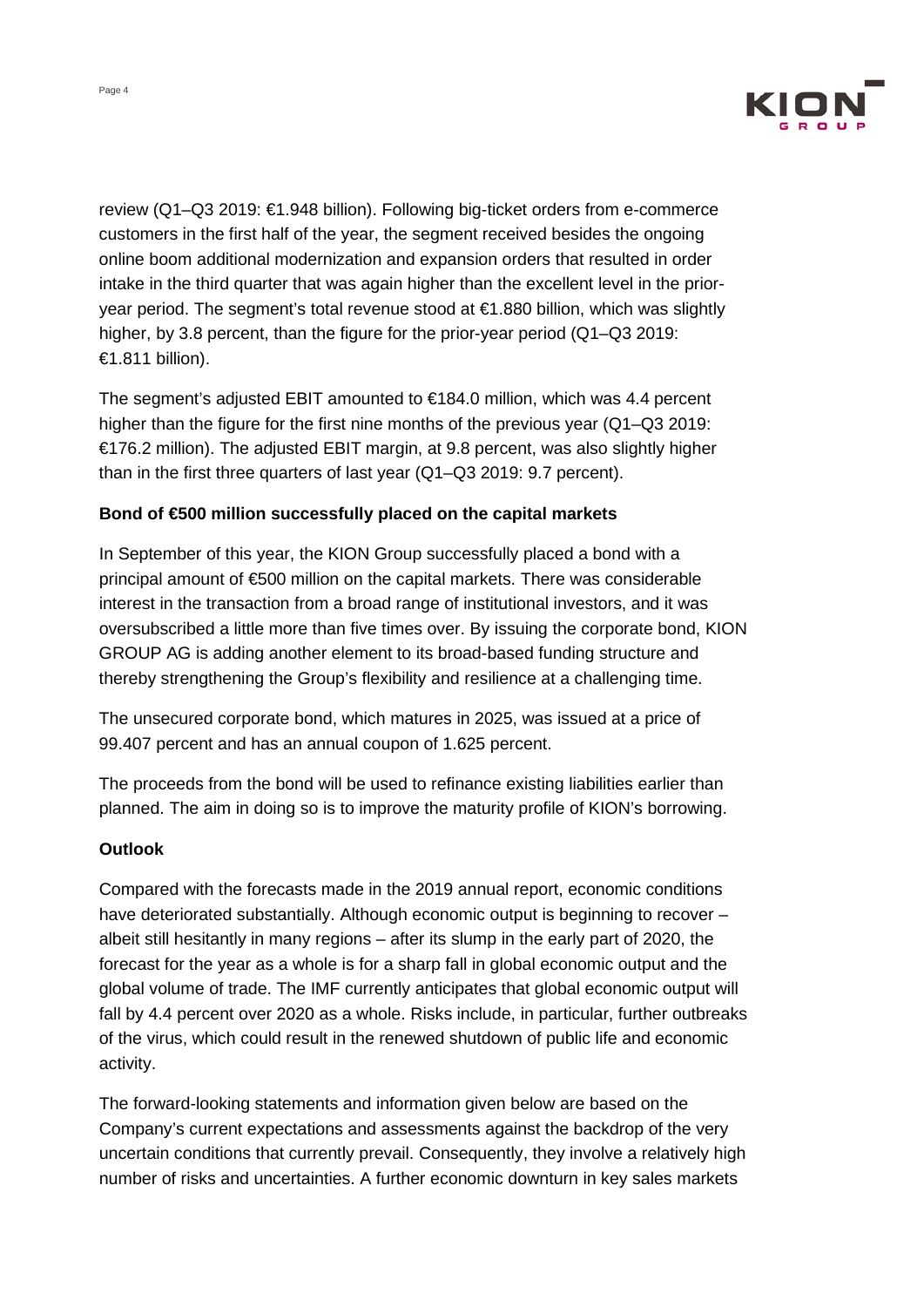

would lead to KION Group's performance and financial results differing significantly from those in the outlook.

Different business sectors present a mixed picture. The current decline in global economic output is expected to continue depressing the market for industrial trucks and services over the remainder of the year. Looking at the year as a whole, China is the only sales region predicted to see market growth, whereas the market will contract in the rest of the world, including in the EMEA sales region. Despite the adverse effects of the coronavirus pandemic, the market for supply chain solutions is likely to grow as a result of the sustained uptrend in e-commerce.

#### **Expected business situation and financial performance of the KION Group**

In light of uncertainty about how the pandemic will unfold, its likely duration, and its impact on the global economy and sectoral conditions, the Executive Board of the KION Group in March retracted the outlook for the 2020 financial year that had been published in the 2019 annual report.

Given its robust market position and the cutting-edge nature of its automation and material handling technologies, the KION Group expects steady demand for its products once the pandemic is over and the global economy has picked up. However, the Group anticipates a significant decline in some key performance indicators for the 2020 financial year compared with 2019. The pandemic is resulting in a marked reluctance to invest. Coupled with the restrictions in the service business in the Industrial Trucks & Services segment, this will have a noticeable adverse impact on consolidated revenue for the year as a whole, which in turn will negatively affect adjusted EBIT and free cash flow. Thanks to the good level of orders in the Supply Chain Solutions segment, the Group's order intake is expected to be at a level more in line with that seen in 2019.

Over the course of 2020, the KION Group has initiated a capacity and structural program – primarily in the Industrial Trucks & Services segment. The program is aimed at streamlining and optimizing the organizational structures and capacity in production, sales, and service, particularly in Europe, to reflect the anticipated medium-term market environment after the coronavirus pandemic. The planned measures, which may include personnel measures in certain functional divisions in addition to cross-location bundling of certain functions, should generate long-term cost savings. The expenses that have been incurred in 2020 and will be incurred in the future in connection with the program will be treated as non-recurring items; their amount depends on factors such as the ongoing negotiations with local employee representative bodies and whether the market recovers in the short term. These expenses are therefore not included in adjusted EBIT for 2020 and will predominantly impact on free cash flow in 2021.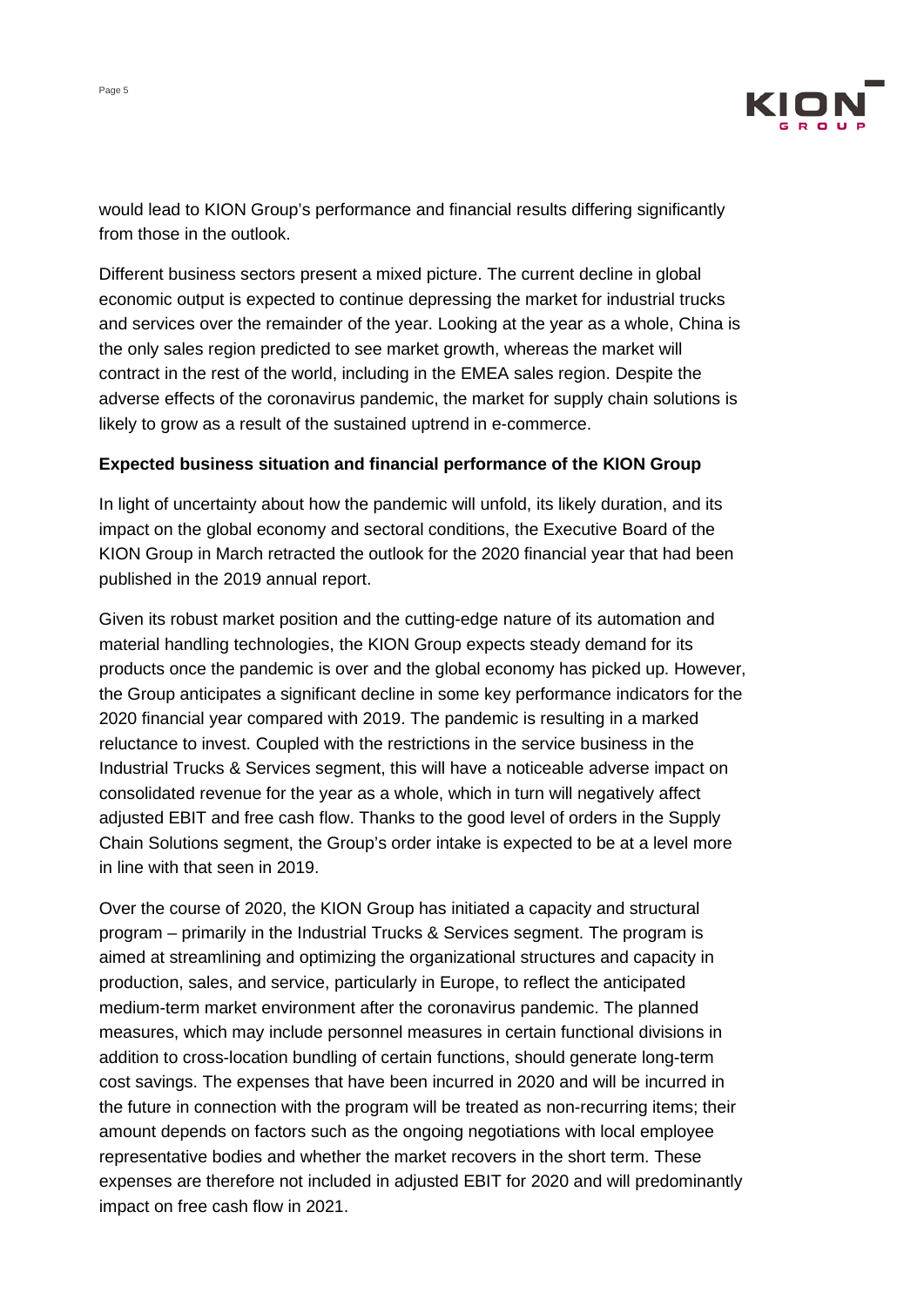

Assuming that economic conditions persistently stabilize in the business sectors relevant to the Industrial Trucks & Services segment, the KION Group now expects for the financial year 2020 order intake to be between €8.900 billion and €9.600 billion. The target figure for consolidated revenue is in the range of €7.850 billion to €8.450 billion. The target range for adjusted EBIT is €465 million to €545 million. Free cash flow is expected to be in a range between €50 million and €150 million. The target figure for ROCE is in the range of 5.2 percent to 6.2 percent.

Order intake in the Industrial Trucks & Services segment is expected to be between €5.500 billion and €5.800 billion. The target figure for revenue is in the range of €5.450 billion to €5.750 billion. The target range for adjusted EBIT is €265 million to €305 million.

Order intake in the Supply Chain Solutions segment is expected to be between €3.400 billion and €3.800 billion. The target figure for revenue is in the range of €2.400 billion to €2.700 billion. The target range for adjusted EBIT is €235 million to €275 million.

| $\epsilon$ million                                                 | Q3 2020        | Q3 2019        | <b>Difference</b> | $Q1 - Q3$<br>2020 | $Q1 - Q3$<br>2019 | <b>Difference</b> |
|--------------------------------------------------------------------|----------------|----------------|-------------------|-------------------|-------------------|-------------------|
| <b>Order intake</b>                                                | 2,315.3        | 2,337.6        | $-1.0%$           | 6,715.4           | 6,534.5           | 2.8%              |
| <b>Revenue</b>                                                     | 2,072.9        | 2,160.0        | $-4.0%$           | 6,000.2           | 6,524.2           | $-8.0\%$          |
| Order book [1]                                                     |                |                |                   | 4,144.4           | 3,631.7           | 14.1%             |
| <b>Adjusted EBITDA [2]</b><br><b>Adjusted EBITDA [2]</b><br>margin | 367.3<br>17.7% | 420.1<br>19.4% | $-12.6%$          | 986.7<br>16.4%    | 1,224.1<br>18.8%  | $-19.4%$          |
| <b>Adjusted EBIT [2]</b><br><b>Adjusted EBIT [2] margin</b>        | 159.1<br>7.7%  | 217.1<br>10.1% | $-26.7%$          | 363.8<br>6.1%     | 624.7<br>9.6%     | $-41.8%$          |
| Net income for the period                                          | 81.9           | 120.7          | $-32.2%$          | 132.5             | 338.9             | $-60.9%$          |
| Free cash flow [3]                                                 | 105.3          | 84.6           | 24.4%             | $-114.3$          | 53.0              | $< -100%$         |
| Employees [4]<br>(FTEs, incl.<br>apprentices/trainees)             |                |                |                   | 35,986            | 34,604            | 4.0%              |

## **KION Group key performance indicators for the third quarter ended September 30, 2020 and for the first nine months of 2020**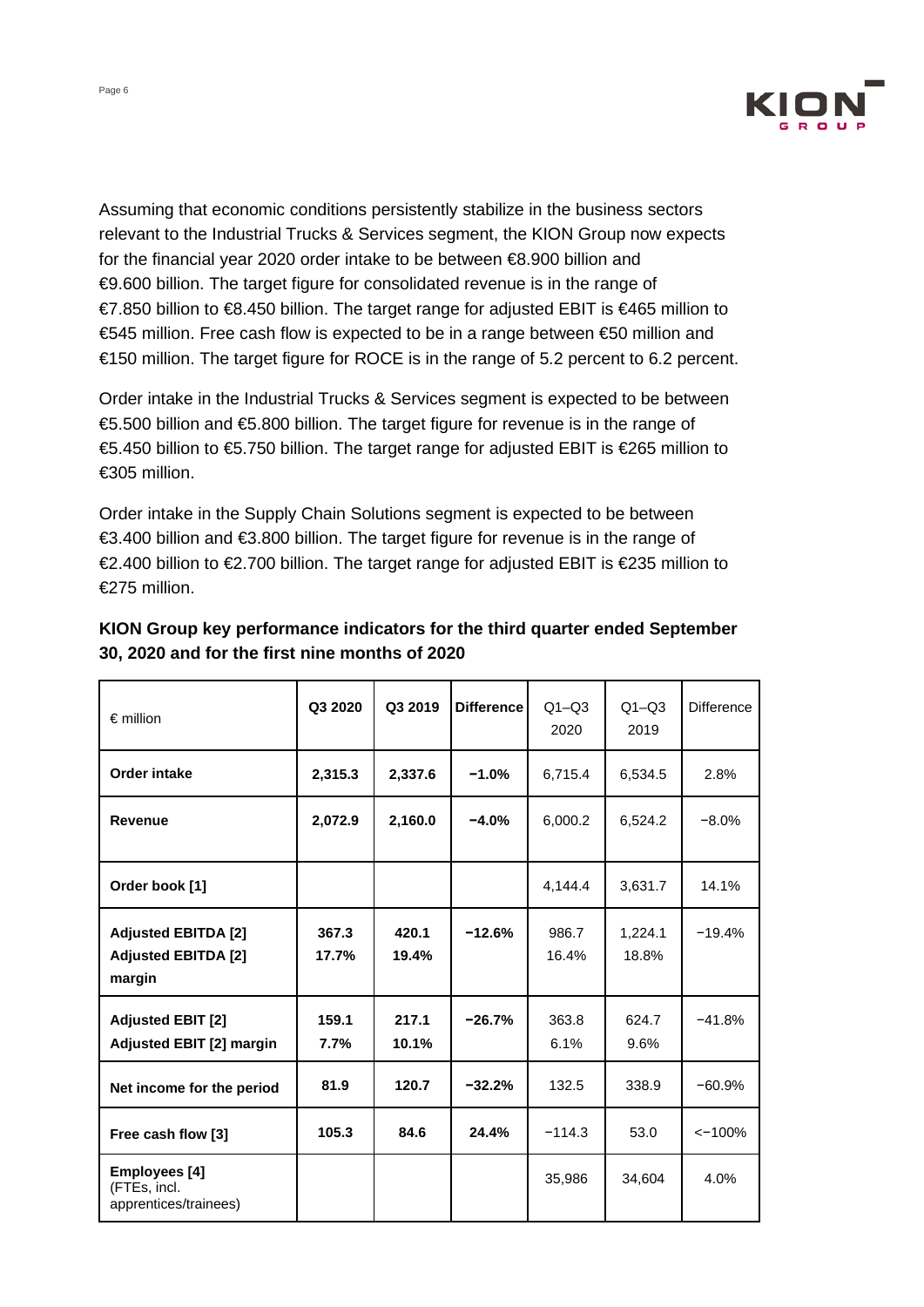

[3] Free cash flow is defined as cash flow from operating activities plus cash flow from investing activities.

[4] Number of employees stated in full-time equivalents as at September 30, 2020 compared with December 31, 2019.

## Explanations and reconciliations of key financial figures used can be found in KION GROUP AG's 2019 annual report (available at

[https://www.kiongroup.com/en/Investor-Relations/Publications/\)](https://www.kiongroup.com/de/Investor-Relations/Ver%C3%B6ffentlichungen/), especially on pages 57 et. seq., 69 et. seq., and 80.

### The Company

The KION Group is one of the world's leading providers for industrial trucks and supply chain solutions. Its portfolio encompasses industrial trucks, such as forklift trucks and warehouse equipment, as well as integrated automation technology and software solutions for the optimization of supply chains, including all related services. Across more than 100 countries worldwide, the KION Group's solutions improve the flow of material and information within factories, warehouses, and distribution centers. The Group, which is included in the MDAX, is the largest manufacturer of industrial trucks in Europe and the second largest worldwide in terms of units sold. It is also a leading provider of automation technology.

The KION Group's world-renowned brands are well established. Dematic, the newest addition to the KION Group, is a global leader in warehouse automation, providing a broad range of intelligent supply chain and automation solutions. The Linde and STILL brands serve the premium industrial truck segment. Baoli focuses on industrial trucks in the value segment. Among KION's regional industrial truck brand companies, Fenwick is the largest supplier of material handling products in France.

With an installed base of more than 1.5 million industrial trucks and over 6,000 installed systems, the KION Group's customers include companies in numerous industries of various sizes on six continents. The Group has currently more than 35,000 employees and generated revenue of €8.8 billion in 2019.

*Current KION Group images can be found in our image database at <https://mediacenter.kiongroup.com/categories> and on the websites of our various brands*.

<sup>[1]</sup> Figure as at September 30, 2020 compared with December 31, 2019.

<sup>[2]</sup> Adjusted for purchase price allocation items and non-recurring items.